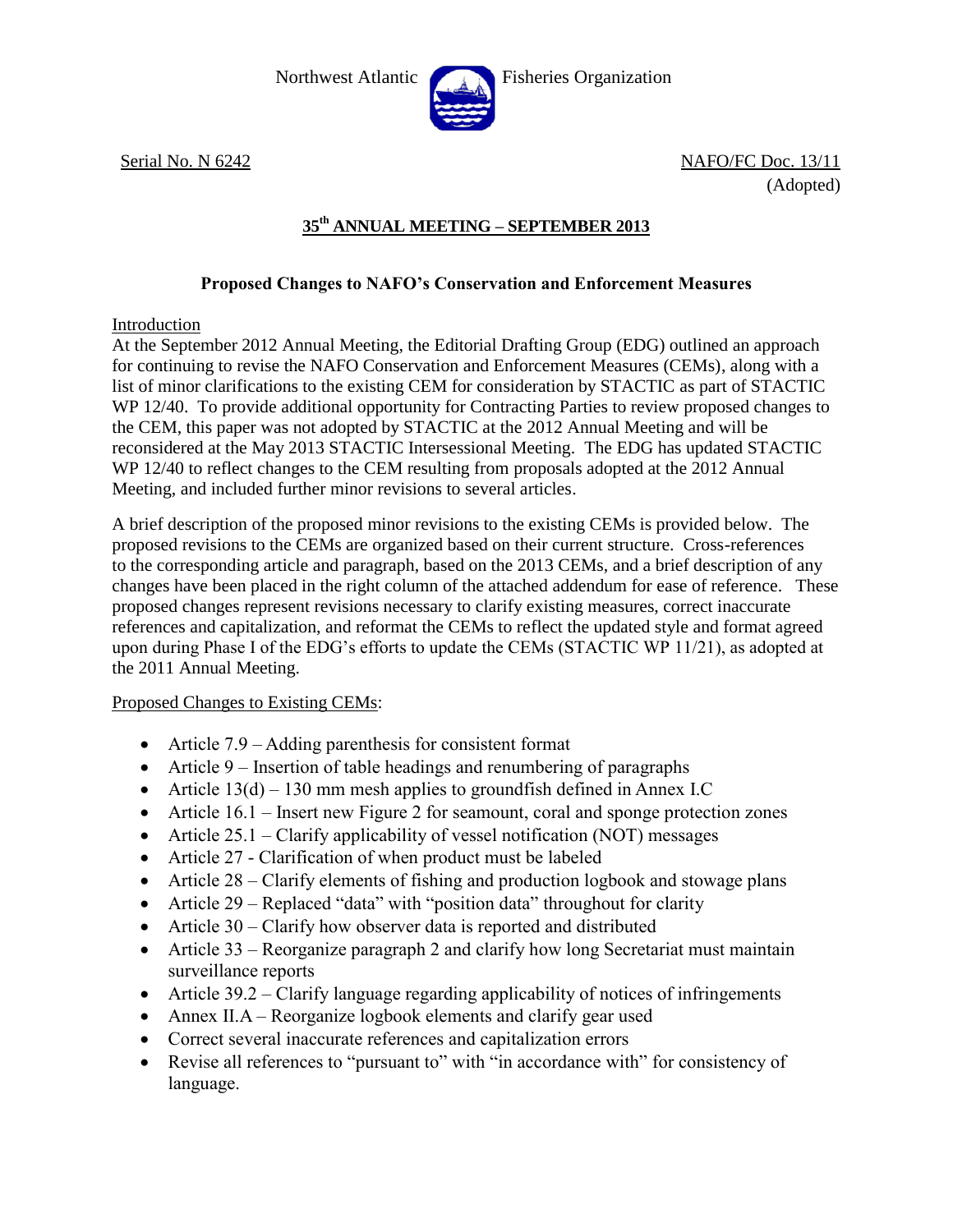# **Addendum 1: Proposed Revision to Existing CEMS**

| <b>PROPOSED NEW TEXT</b>                                                                                                            |                          | <b>OLD REFERENCE or</b><br><b>EXPLANATION</b>                                                                                       |                          |  |
|-------------------------------------------------------------------------------------------------------------------------------------|--------------------------|-------------------------------------------------------------------------------------------------------------------------------------|--------------------------|--|
| <b>Throughout the CEM</b>                                                                                                           |                          |                                                                                                                                     |                          |  |
| Revise all references to any derivation of "flag State" and "port State" to correct for the proper capitalization of the terms.     |                          |                                                                                                                                     |                          |  |
| Revise all references to "pursuant to" with "in accordance with" for consistency of language.                                       |                          |                                                                                                                                     |                          |  |
|                                                                                                                                     |                          |                                                                                                                                     |                          |  |
| Article 7 - Cod Recovery Plans                                                                                                      |                          |                                                                                                                                     |                          |  |
| Add left parenthesis to Articles 7.9 (a), (b), (c) and (d).                                                                         |                          |                                                                                                                                     | Made formatting of       |  |
|                                                                                                                                     |                          |                                                                                                                                     | paragraphs consistent    |  |
|                                                                                                                                     |                          |                                                                                                                                     |                          |  |
| Article 9 - Shrimp                                                                                                                  |                          |                                                                                                                                     |                          |  |
| 1. For the purpose of this measure, Division 3M includes that portion of Division 3L enclosed by lines joining the points           |                          |                                                                                                                                     | Revised to remove first  |  |
| described below in Table 1 and depicted in Figure 1(1):                                                                             |                          |                                                                                                                                     | sentence (moved to       |  |
|                                                                                                                                     |                          |                                                                                                                                     | Article 5) and update    |  |
|                                                                                                                                     |                          |                                                                                                                                     | Figure and Table         |  |
|                                                                                                                                     |                          |                                                                                                                                     | references.              |  |
| Table 1: Boundary points delineating the portion of Division 3L that is included in Division 3M for the management of shrimp in     |                          |                                                                                                                                     | New Table Heading        |  |
| accordance with Annex I.B.                                                                                                          |                          |                                                                                                                                     | following paragraph 1.   |  |
| Point No.                                                                                                                           | Latitude                 | Longitude                                                                                                                           |                          |  |
|                                                                                                                                     | 47°20'0                  | 46°40'0                                                                                                                             |                          |  |
| $\overline{c}$                                                                                                                      | $\overline{47}$ °20'0    | 46°30'0                                                                                                                             |                          |  |
| 3                                                                                                                                   | 46°00'0                  | 46°30'0                                                                                                                             |                          |  |
| $\boldsymbol{\Lambda}$                                                                                                              | 46°00'0                  | 46°40'0                                                                                                                             |                          |  |
| 3. A vessel fishing for shrimp and other species on the same trip shall transmit a report to the Executive Secretary signalling the |                          |                                                                                                                                     | Article 9.4 moved to     |  |
| change of fishery. The number of fishing days shall be calculated accordingly.                                                      |                          |                                                                                                                                     | Article 9.3 because      |  |
|                                                                                                                                     |                          |                                                                                                                                     | original Article 9.3 was |  |
|                                                                                                                                     |                          |                                                                                                                                     | moved to Article 5.5     |  |
|                                                                                                                                     |                          | 4. Fishing days referred to in this Article are not transferable between Contracting Parties. Fishing days of one Contracting Party | Article 9.5 moved to     |  |
| may be utilized by a vessel flying the flag of another Contracting Party only in accordance with Article 23.                        |                          |                                                                                                                                     | Article 9.4 because      |  |
|                                                                                                                                     | original Article 9.3 was |                                                                                                                                     |                          |  |
|                                                                                                                                     |                          |                                                                                                                                     | moved to Article 5.5     |  |
| 5. No vessel shall fish for shrimp in Division 3M between 00:01 UTC on 1 June and 24:00 UTC on 31 December in the following         |                          |                                                                                                                                     | Article 9.6 moved to     |  |
| area as described in Table 2 and depicted in Figure 1(2):                                                                           |                          |                                                                                                                                     | Article 9.5 because      |  |
|                                                                                                                                     | original Article 9.3 was |                                                                                                                                     |                          |  |
|                                                                                                                                     |                          |                                                                                                                                     | moved to Article 5.5     |  |
|                                                                                                                                     |                          |                                                                                                                                     | and to insert table      |  |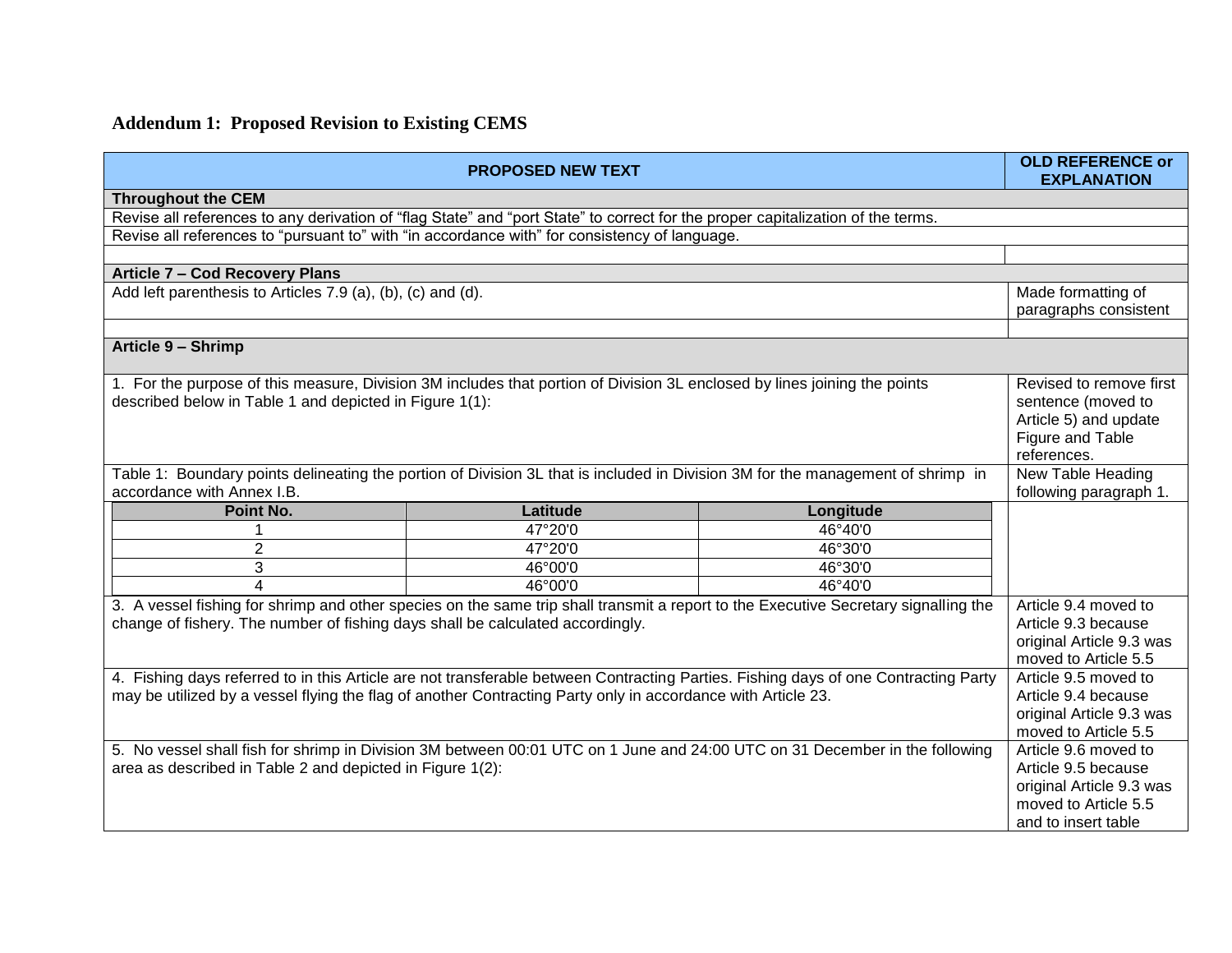|                                                                                                                                                                                                                                                                                                                                                      |                                                                                                                                     |             | reference                                                                                                                           |
|------------------------------------------------------------------------------------------------------------------------------------------------------------------------------------------------------------------------------------------------------------------------------------------------------------------------------------------------------|-------------------------------------------------------------------------------------------------------------------------------------|-------------|-------------------------------------------------------------------------------------------------------------------------------------|
| Table 2: Boundary points delineating the shrimp closure area referred to in Article 9.5.                                                                                                                                                                                                                                                             |                                                                                                                                     |             |                                                                                                                                     |
| Point No.                                                                                                                                                                                                                                                                                                                                            | Latitude                                                                                                                            | Longitude   | Revised table format                                                                                                                |
| $1$ (same as no.7)                                                                                                                                                                                                                                                                                                                                   | 47°55'0N                                                                                                                            | 45°00'0 W   | for consistency                                                                                                                     |
| 2                                                                                                                                                                                                                                                                                                                                                    | 47°30'0 N                                                                                                                           | 44°15'0 W   |                                                                                                                                     |
| 3                                                                                                                                                                                                                                                                                                                                                    | 46°55'0N                                                                                                                            | 44°15'0 W   |                                                                                                                                     |
| $\overline{4}$                                                                                                                                                                                                                                                                                                                                       | 46°35'0N                                                                                                                            | 44°30'0 W   |                                                                                                                                     |
| 5                                                                                                                                                                                                                                                                                                                                                    | 46°35'0N                                                                                                                            | 45°40'0 W   |                                                                                                                                     |
| $\overline{6}$                                                                                                                                                                                                                                                                                                                                       | 47°30'0N                                                                                                                            | 45°40'0 W   |                                                                                                                                     |
| $7$ (same as no. 1)                                                                                                                                                                                                                                                                                                                                  | 47°55'0N                                                                                                                            | 45°00'0 W   |                                                                                                                                     |
| 6. No vessel shall fish for shrimp in Division 3L at a depth less than 200 meters in an area east of a line bound by the following<br>coordinates described in Table 3 and depicted in Figure 1(3):                                                                                                                                                  |                                                                                                                                     |             | Article 9.7 moved to<br>Article 9.6 because<br>original Article 9.3 was<br>moved to Article 5.5<br>and to insert table<br>reference |
| Table 3: Boundary points delineating 200 m bathymetric curve referred to in Article 9.6.                                                                                                                                                                                                                                                             |                                                                                                                                     |             | New table heading                                                                                                                   |
| Point No.                                                                                                                                                                                                                                                                                                                                            | Latitude                                                                                                                            | Longitude   |                                                                                                                                     |
|                                                                                                                                                                                                                                                                                                                                                      | 46°00'00" N                                                                                                                         | 47°49'00" W |                                                                                                                                     |
| $\overline{2}$                                                                                                                                                                                                                                                                                                                                       | 46°25'00" N                                                                                                                         | 47°27'00" W |                                                                                                                                     |
| 3                                                                                                                                                                                                                                                                                                                                                    | 46°42'00" N                                                                                                                         | 47°25'00" W |                                                                                                                                     |
| 4                                                                                                                                                                                                                                                                                                                                                    | 46°48'00" N                                                                                                                         | 47°25'50" W |                                                                                                                                     |
| 5                                                                                                                                                                                                                                                                                                                                                    | 47°16'50" N                                                                                                                         | 47°43'50" W |                                                                                                                                     |
| 7. Each vessel that has fished for shrimp in Division 3L, or its representatives on its behalf, shall provide to the competent port<br>authority at least 24 hours prior notice of its estimated time of arrival and the estimated quantities on board of shrimp by Division.                                                                        | Article 9.8 moved to<br>Article 9.7 because<br>original Article 9.3 was<br>moved to Article 5.5<br>and to insert table<br>reference |             |                                                                                                                                     |
| Article 10 - Greenland halibut                                                                                                                                                                                                                                                                                                                       |                                                                                                                                     |             |                                                                                                                                     |
| 9. Where within 24 hours of the notification transmitted in accordance with subparagraph 6(b), the Executive Secretary does not<br>receive a notification from an inspection vessel, the Executive Secretary immediately advises the fishing vessel that it may begin<br>fishing and notifies inspection vessels and the flag State FMC accordingly. |                                                                                                                                     |             | <b>Correction of flag State</b><br>capitalization.                                                                                  |
| Article 13 - Gear Requirements                                                                                                                                                                                                                                                                                                                       |                                                                                                                                     |             |                                                                                                                                     |
| (d) 130 mm for all other groundfish, as defined in Annex I.C.                                                                                                                                                                                                                                                                                        |                                                                                                                                     |             | Clarifies definition of<br>groundfish in paragraph<br>2(d) by referencing                                                           |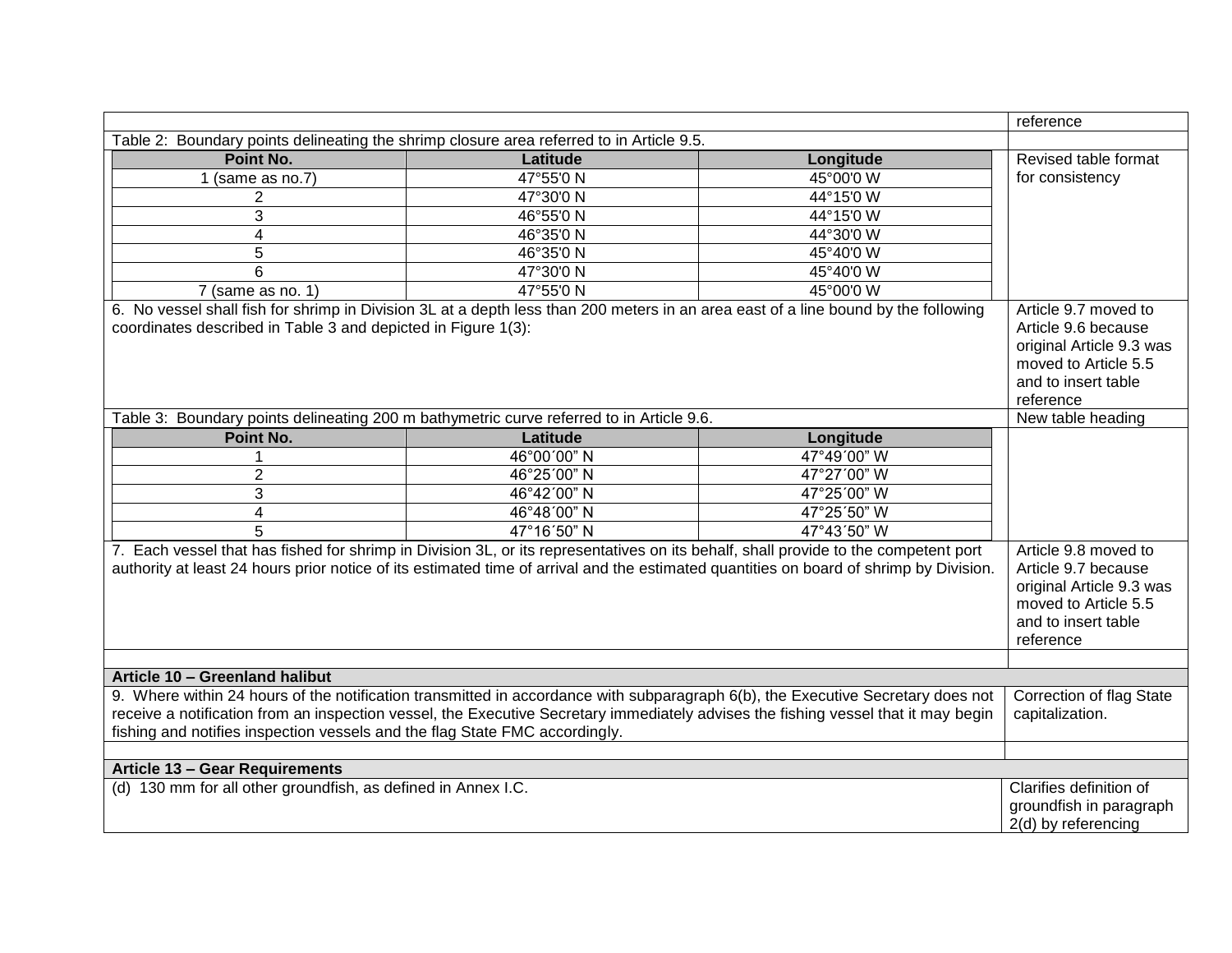|                                                                                                                                                                                                                                                                                                                                          | Annex I.C                                                                                                                                      |  |
|------------------------------------------------------------------------------------------------------------------------------------------------------------------------------------------------------------------------------------------------------------------------------------------------------------------------------------------|------------------------------------------------------------------------------------------------------------------------------------------------|--|
|                                                                                                                                                                                                                                                                                                                                          |                                                                                                                                                |  |
| Article 16 - Seamount, Coral, and Sponge Protection Zones                                                                                                                                                                                                                                                                                |                                                                                                                                                |  |
| 1. [insert figure of seamount closures]                                                                                                                                                                                                                                                                                                  | Insert new Figure 2 to<br>depict existing<br>seamount closure<br>areas, renumbering<br>subsequent Figures and<br>updating cross<br>references. |  |
|                                                                                                                                                                                                                                                                                                                                          |                                                                                                                                                |  |
| <b>Article 25 - Vessel Requirements</b>                                                                                                                                                                                                                                                                                                  |                                                                                                                                                |  |
| Authorization to conduct fishing activities and notification requirements                                                                                                                                                                                                                                                                |                                                                                                                                                |  |
| 3. Each Contracting Party shall transmit to the Executive Secretary, electronically in the format prescribed in Annex II.C, a list of<br>the vessels which it has authorized to conduct fishing activities in the Regulatory Area and any amendments thereto from time to<br>time no later than 30 days following any change to the list | Replace the word<br>"operate" with "conduct<br>fishing activities" in 25.3                                                                     |  |
| Article 27 - Product Labelling Requirements                                                                                                                                                                                                                                                                                              |                                                                                                                                                |  |
| 2. Labels shall be securely affixed, stamped or written on packaging at the time of stowage and be of a size that can be read by<br>inspectors in the normal course of their duties.                                                                                                                                                     | Revised to clarify when<br>labels shall be affixed                                                                                             |  |
| Article 28 - Monitoring of Catch                                                                                                                                                                                                                                                                                                         |                                                                                                                                                |  |
| <b>Recording of Catch and Stowage</b><br>1. For the purposes of monitoring catch, each fishing vessel shall utilize a fishing logbook, a production log book and a stowage<br>plan as defined below, to record fishing activities in the Regulatory Area.                                                                                | New paragraph. Cross<br>references and<br>subsequent paragraph<br>numbering will be<br>updated upon approval.                                  |  |
|                                                                                                                                                                                                                                                                                                                                          |                                                                                                                                                |  |
| <b>Fishing logbook</b>                                                                                                                                                                                                                                                                                                                   | 28.1(b)                                                                                                                                        |  |
| 2. Each fishing vessel shall maintain a fishing logbook consistent with Annex II.A that:<br>(a) accurately records catch of each tow/set related to the smallest geographical area for which a quota has been allocated;                                                                                                                 | 28.1(b) and $(d)(i)$                                                                                                                           |  |
| (b) indicates the disposition of the catch of each tow/set, including the amount (in kg, live weight) of each stock that is retained<br>on board, discarded, offloaded, or transhipped during the current fishing trip; and                                                                                                              | 28.1(d)(ii) and (iii)                                                                                                                          |  |
| (c) is retained on board for at least 12 months.                                                                                                                                                                                                                                                                                         | 28.1(d)(iv)                                                                                                                                    |  |
|                                                                                                                                                                                                                                                                                                                                          |                                                                                                                                                |  |
| <b>Production logbook</b>                                                                                                                                                                                                                                                                                                                |                                                                                                                                                |  |
| 3. Each fishing vessel shall maintain a production logbook that:                                                                                                                                                                                                                                                                         | 28.1(c)                                                                                                                                        |  |
| (a) accurately records the daily cumulative production for each species and product type in kg for the preceding day from 0001                                                                                                                                                                                                           | 28.1(e)                                                                                                                                        |  |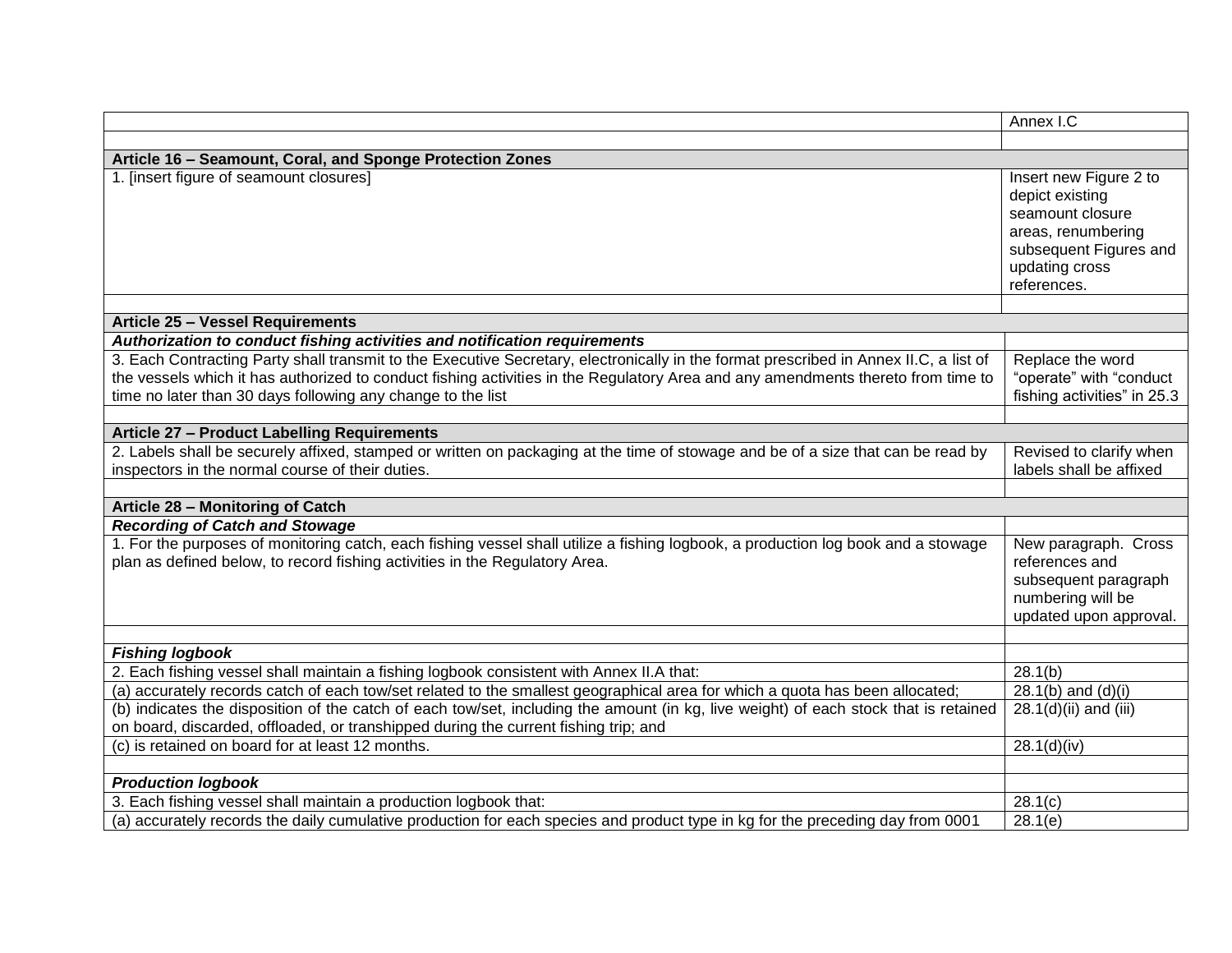| hrs (UTC) until 2400 hrs (UTC);                                                                                                       |                          |
|---------------------------------------------------------------------------------------------------------------------------------------|--------------------------|
| (b) relates the production of each species and product type to the smallest geographical area for which a quota has been              | 28.1(d)(I)               |
| allocated;                                                                                                                            |                          |
| (c) lists the conversion factors used to convert production weight of each product type into live weight when recorded in the         | New paragraph for        |
| fishing logbook;                                                                                                                      | clarity                  |
| (d) labels each entry in accordance with Article 27; and                                                                              | 28.1(c)                  |
| (e) is retained on board for at least 12 months.                                                                                      | 28.1(d)(iv)              |
|                                                                                                                                       |                          |
| Stowage of catch                                                                                                                      |                          |
| 4. Each vessel shall, with due regard for safety and navigational responsibilities of the master, stow all catch taken in the NAFO    | 28.1(g)                  |
| Regulatory Area separately from all catch taken outside the NAFO Regulatory Area, and ensure that such separation is clearly          |                          |
| demarcated using plastic, plywood or netting;                                                                                         |                          |
|                                                                                                                                       |                          |
| 5. Each fishing vessel shall maintain a stowage plan that:                                                                            | New to clarify elements  |
|                                                                                                                                       | of stowage plan.         |
| (a) clearly shows the location and quantity, expressed as product weight in kg, of each species within each fish hold;                | 28.1(h)                  |
| (b) specifies the location in each hold of shrimp taken in Division 3L and in Division 3M that includes the quantity of shrimp in kg, | 28.1(i)                  |
| by Division;                                                                                                                          |                          |
| (c) is updated daily for the preceding day from 001 to 2400 hrs (UTC); and                                                            | 28.1(j)                  |
| (d) is retained on board until the vessel has been unloaded completely.                                                               | 28.1(k)                  |
|                                                                                                                                       |                          |
| 6. Every fishing vessel shall transmit electronically to its FMC the following reports in accordance with the format and the          | Article 28.2 becomes     |
| content prescribed for each type of report in Annex II.D and Annex II.F:                                                              | Article 28.6, with all   |
|                                                                                                                                       | subsequent paragraphs    |
|                                                                                                                                       | renumbered.              |
| (c) catch report (CAT): quantity of catch retained and quantity discarded by species for the day preceding the report, by             | Revised Article 28.2(c)  |
| Division, including nil catch returns, sent daily before 1200 hours UTC. Nil catch retained and nil discards of all species shall be  | becomes Article 28.6(c)  |
| reported using the 3 alpha code MZZ (marine species not specified) and quantity as "0" as the following examples demonstrate          | and includes reference   |
| (//CA/MZZ 0// and //RJ/MZZ 0//);                                                                                                      | to discards and how to   |
|                                                                                                                                       | report nil catch         |
|                                                                                                                                       |                          |
| Article 29 - Vessel Monitoring System (VMS)                                                                                           |                          |
| <b>VMS position data and costs</b>                                                                                                    | Addition of the word     |
|                                                                                                                                       | "position" prior to data |
|                                                                                                                                       | throughout section for   |
|                                                                                                                                       | clarification            |
| 1. Every fishing vessel operating in the Regulatory Area shall be equipped with a satellite monitoring device capable of              | 29.1                     |
| continuous automatic transmission of position to its land-based Fisheries Monitoring Centre (FMC), no less frequently than once       |                          |
| and hour, the following VMS data:                                                                                                     |                          |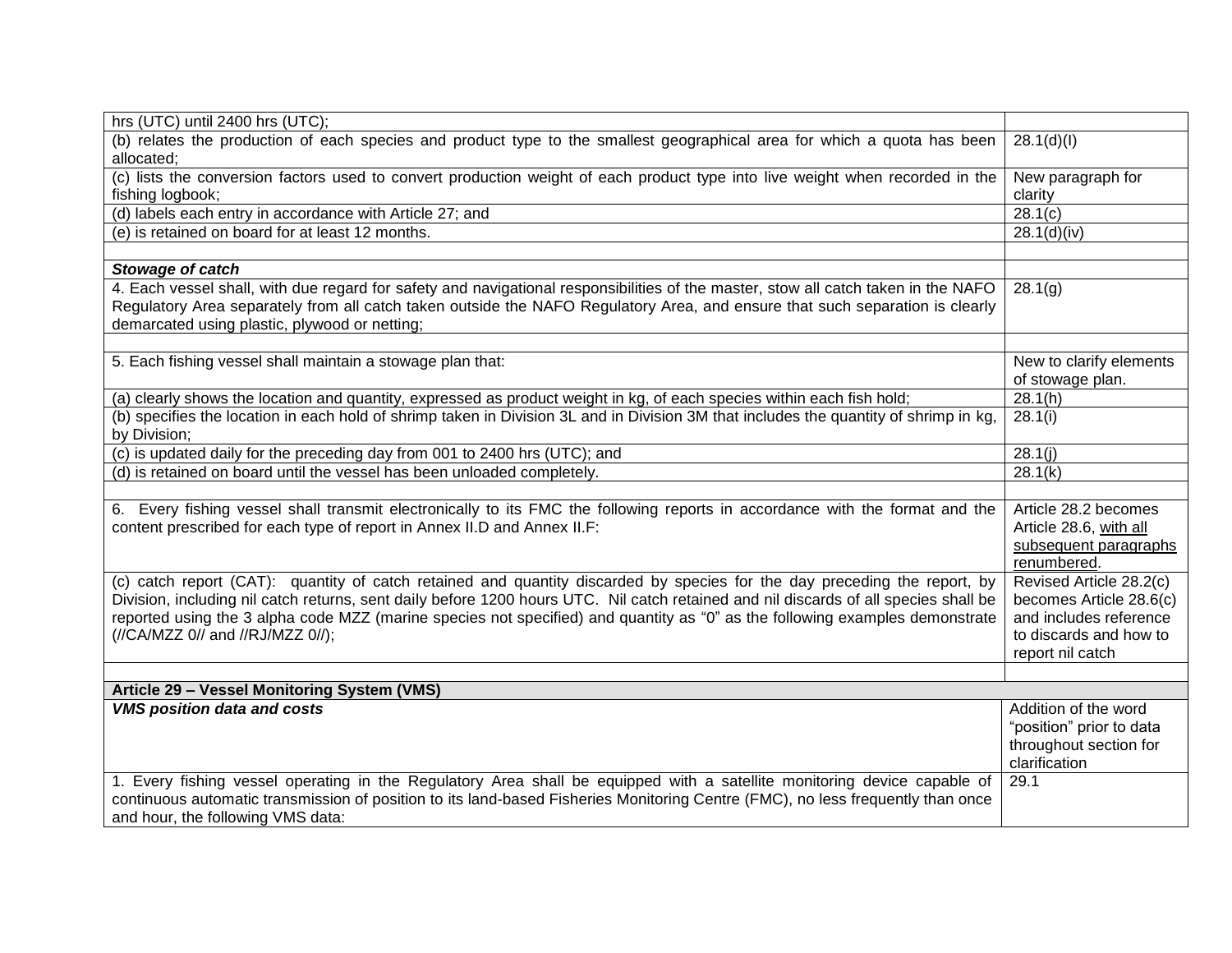| 2. (a) receives the position data referred to in paragraph 1 and records them using the following 3 letter codes:                                                                                                                                                                                                                  | 29.2(a)                                                                                                                                        |
|------------------------------------------------------------------------------------------------------------------------------------------------------------------------------------------------------------------------------------------------------------------------------------------------------------------------------------|------------------------------------------------------------------------------------------------------------------------------------------------|
| (i) "ENT", first VMS position transmitted by each vessel upon entering the Regulatory Area                                                                                                                                                                                                                                         | 29.2(a)(i)                                                                                                                                     |
| (ii) "POS", every subsequent VMS position transmitted by each vessel from within the Regulatory Area; and                                                                                                                                                                                                                          | 29.2(a)(ii)                                                                                                                                    |
| (iii) "EXT", first VMS position transmitted by each vessel upon exiting the Regulatory Area                                                                                                                                                                                                                                        | 29.2(a)(iii)                                                                                                                                   |
|                                                                                                                                                                                                                                                                                                                                    |                                                                                                                                                |
| 8. Every fishing vessel operating with a defective satellite monitoring device, shall transmit, at least once very 4 hours, the VMS<br>position data to its flag State FMC by other available means of communication, in particular, satellite, email, radio, facsimile or<br>telex.                                               | $29.\overline{8}$                                                                                                                              |
|                                                                                                                                                                                                                                                                                                                                    |                                                                                                                                                |
| Transmission of VMS position data from the FMC to the Executive Secretary                                                                                                                                                                                                                                                          |                                                                                                                                                |
| 9. (a) its FMC transmits VMS position data to the Executive Secretary as soon as possible, but no later than 24 hours after it<br>receives them and may authorize fishing vessels entitled to fly its flag to transmit VMS position data by satellite, email, radio,<br>facsimile or telex, direct to the Executive Secretary; and | 29.9(a)                                                                                                                                        |
| (b) the VMS position data transmitted to the Executive Secretary are in conformity with the data exchange format set out in<br>Annex II.E and further described in Annex II.D.                                                                                                                                                     | 29.9(b)                                                                                                                                        |
|                                                                                                                                                                                                                                                                                                                                    |                                                                                                                                                |
| 10. (b) makes available as soon as possible the VMS position data to all Contracting Parties with an inspection presence in the<br>Regulatory Area;                                                                                                                                                                                | 29.10(b)                                                                                                                                       |
| (c) treats all VMS position data in conformity with Annex II B;                                                                                                                                                                                                                                                                    | 29.10(c)                                                                                                                                       |
| (d) following specific requests from the Fisheries Commission to the Scientific Council, makes VMS position data available in a<br>summary form to the Scientific Council;                                                                                                                                                         | 29.10(d)                                                                                                                                       |
| (e) upon determining that a vessel has failed to transmit two consecutive VMS position data reports as specified in paragraph 1,<br>so notifies the FMC of the flag State Contracting Party without delay;                                                                                                                         | 29.10(e)                                                                                                                                       |
|                                                                                                                                                                                                                                                                                                                                    |                                                                                                                                                |
| Article 30 - Observer Program                                                                                                                                                                                                                                                                                                      |                                                                                                                                                |
| (g) submits to the flag State Contracting Party and to the Executive Secretary, within 30 days following completion of a fishing<br>trip, a report detailing the data recorded in accordance with this paragraph.                                                                                                                  | In Article $30.A.2(q)$ ,<br>replaced "deployment"<br>with "fishing trip" to<br>ensure that an observer<br>report is submitted for<br>each trip |
| 7. The Executive Secretary:                                                                                                                                                                                                                                                                                                        | Revised paragraph 7 to                                                                                                                         |
| (a) provides copies of the observer report referred to in Article 30.A.2(g) to Contracting Parties with an inspection presence in<br>the Regulatory Area; and                                                                                                                                                                      | clarify how data is<br>distributed to                                                                                                          |
| (b) upon request, provides copies of the observer report referred to in Article 30.A.2(g) that contains daily catch totals by<br>species and division instead of by individual hauls and co-ordinates to Contracting Parties without an inspection presence.                                                                       | <b>Contracting Parties with</b><br>and without an                                                                                              |
|                                                                                                                                                                                                                                                                                                                                    | inspection presence in                                                                                                                         |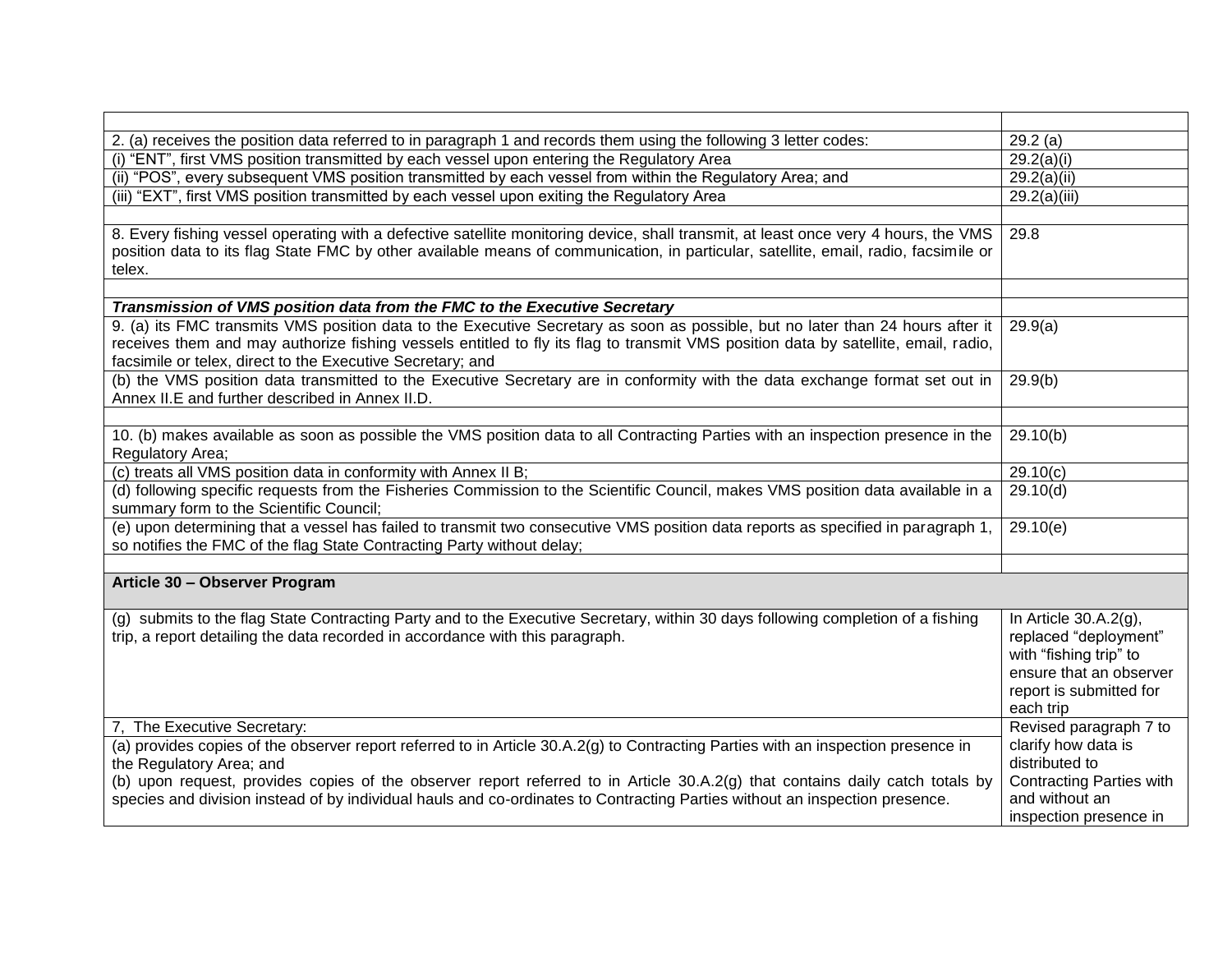|                                                                                                                                     | the Regulatory Area       |
|-------------------------------------------------------------------------------------------------------------------------------------|---------------------------|
|                                                                                                                                     |                           |
| Article 33 - Surveillance Procedures                                                                                                |                           |
| IN PARAGRAPH 2.                                                                                                                     |                           |
| - Collate the chapeau and (a) to make a single sentence                                                                             |                           |
| - move (b) to Article 40, as new inclusion in the current (d)                                                                       |                           |
| 3. The Executive Secretary maintains the Surveillance Reports until follow-up action is concluded by the flag State Contracting     | $33.3 +$ New text for     |
| Party of the vessel concerned and sends final reports to Contracting Parties with an inspection presence in the Regulatory area.    | clarity                   |
|                                                                                                                                     |                           |
| Article 39 - Follow-up to Infringements                                                                                             |                           |
| 2. Each Contracting Party shall ensure that in proceedings it has instituted, it treats all notices of infringement issued in       | 39.2 + Revised text to    |
| accordance with Article 38.1(I) as if the infringement was reported by its own inspector.                                           | clarify that CPs must     |
|                                                                                                                                     | treat observer/inspector  |
|                                                                                                                                     | obstruction notices as if |
|                                                                                                                                     | their own entities        |
|                                                                                                                                     | reported the              |
|                                                                                                                                     | infringement.             |
|                                                                                                                                     |                           |
| Article 40 - Contracting Party Reports on Inspection, Surveillance and Infringements                                                |                           |
| 1. (d) the action it has taken during the previous year concerning every infringement notified to it by a Contracting party or with | $40.1$ (d) + 33.2 (b)     |
| regards to each Surveillance Reports it has received, including a description of the specific terms of any penalties imposed;       | The second sentence       |
|                                                                                                                                     | of 33.2 (b) is already in |
|                                                                                                                                     | 40.3, so no need for      |
|                                                                                                                                     | further change in 40.3.   |
|                                                                                                                                     | The additional text is    |
|                                                                                                                                     | needed to fully reflect   |
|                                                                                                                                     | text from $33.2(b)$ .     |
| In paragraph 4, the word "concerning" should be replaced by "for"                                                                   |                           |
| Annex II.A - Recording of Catch (Fishing Logbook Entries)                                                                           |                           |
| Vessel name<br>$1_{-}$                                                                                                              | Removed separate          |
| Vessel nationality<br>2.                                                                                                            | fields for catch for      |
| Vessel registration number<br>3.                                                                                                    | human consumption         |
| <b>Registration port</b><br>4.                                                                                                      | and for reduction         |
| 5. Type of gear used $(*1)$ $(*2)$                                                                                                  |                           |
| 6. Date of fishing activity (day/month/year: dd-mm-yyyy)                                                                            |                           |
|                                                                                                                                     |                           |
|                                                                                                                                     |                           |
| a. Latitude                                                                                                                         |                           |
| 7. Start time of each tow/set (UTC)<br>8. Start position of each tow/set:                                                           |                           |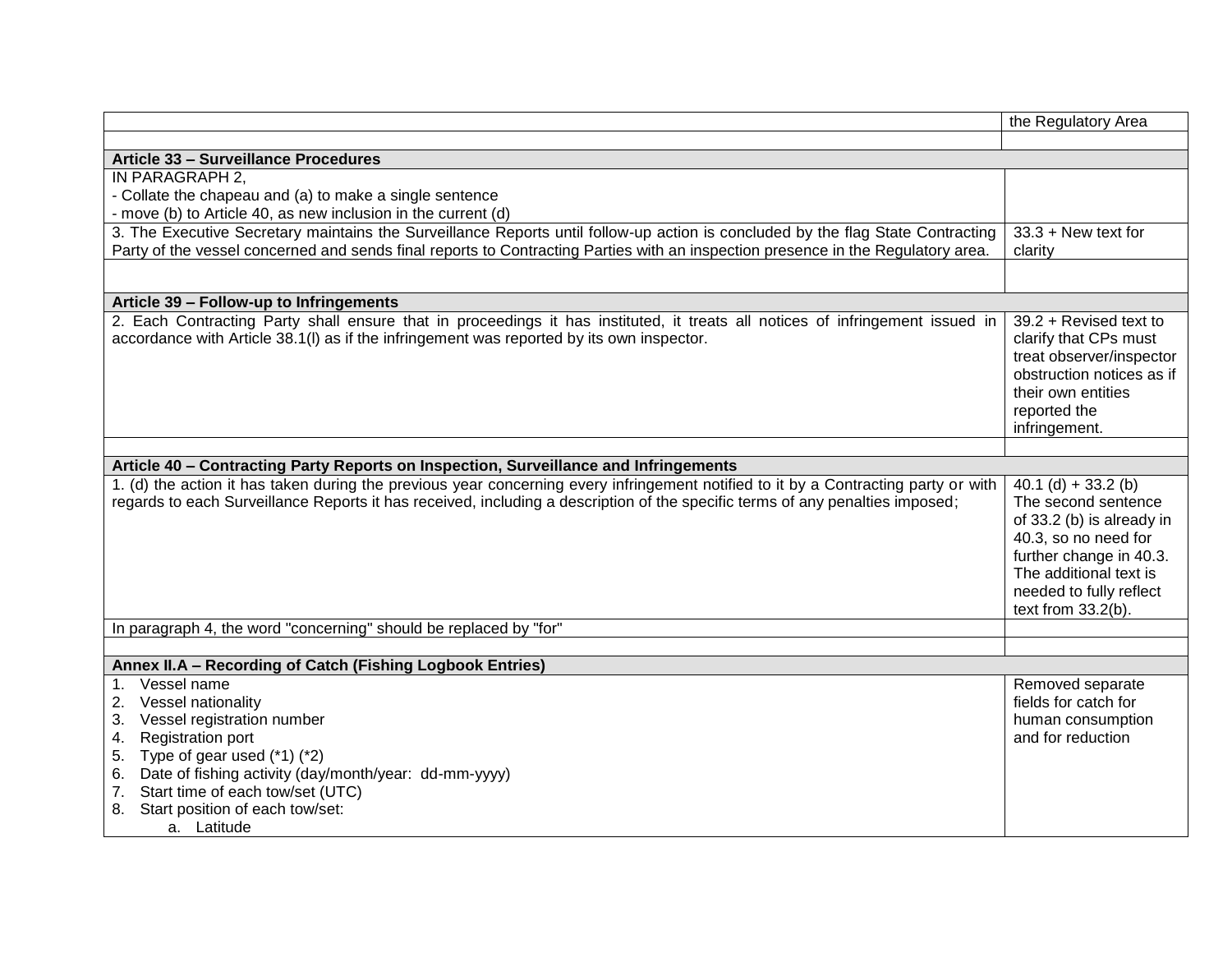- b. Longitude
- c. Division
- d. Water depth
- 9. End position of each tow/set:
	- a. Latitude
	- b. Longitude
	- c. Division
	- d. Water depth
- 10. End time of each tow/set (UTC)
- 11. Species names caught in each tow/set (Annex I.C)
- 12. Disposition of each tow/set: (\*3) (\*4)
	- a. Total catch of each species (kilograms live weight)
	- b. Discards of each species (kilograms live weight)
- 13. Were by-catch limits specified in Article 6.2 exceeded? (Y/N)
- 14. Was a trial tow conducted in accordance with Article 6.3(c) conducted? (Y/N)
- 15. Landings or Transhipments of catch from the Regulatory area
	- a. Quantity landed or transhiped of each species
	- b. Place(s) of landing or transshipment
	- c. Date(s) of landing or transshipment (day/month/year: dd-mm-yyyy)
- 16. Master's signature

#### *Instructions*

(\*1) When two or more types of gear are used in the same 24-hours period, records should be separate for the different types

- (\*2) Gears and attachments shall be identified by codes in Annex II.J
- (\*3) Quantities shall be in kg live weight
- (\*4) Species shall be identified by the codes in Annex I.C